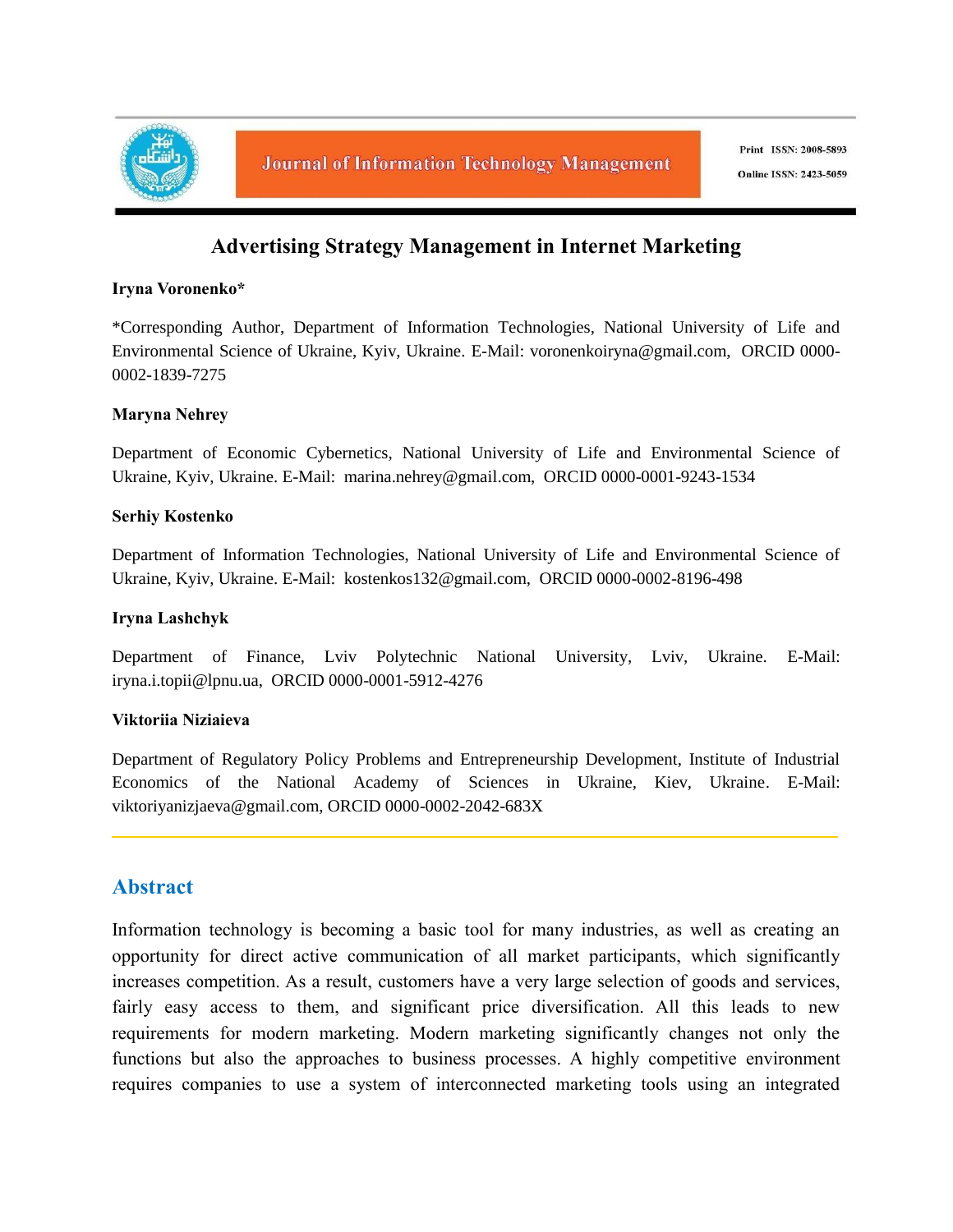marketing approach. The paper is devoted to investigating advertising prices and advertising strategies of Google. The list of major Google products is analyzed. The relevance of advertising strategies to goals, ad placement, message creation, budget constraints, and ad delivery is determined. The difference in advertising prices in different countries has been studied. The cost per click analysis of European countries is carried out. Using the DEA model analyzed advertisement efficiency by VRS technology and input-oriented efficiency for European countries.

**Keywords:** Advertising, Data Envelopment Analysis, Google, information management, Internet marketing, price, strategy.

DOI: 10.22059/jitm.2021.82603 Document Type: Research Paper © University of Tehran, Faculty of Management

### **Introduction**

Nowadays world is characterized by very rapid changes, active technological development, and a high level of uncertainty. Information technology is becoming a basic tool for many industries, as well as creating an opportunity for direct active communication of all market participants, which significantly increases competition. As a result, customers have a very large selection of goods and services, fairly easy access to them, and significant price diversification. All this leads to new requirements for modern marketing. Modern marketing significantly changes not only the functions but also the approaches to business processes. A highly competitive environment requires companies to use a system of interconnected marketing tools using an integrated marketing approach.

The history of advertising began in the ancient world. Over its millennial history, it has evolved qualitatively, going from informing to persuasion, from persuasion - to the production of a conditioned reflex, from the production of a reflex - to the subconscious suggestion, from the subconscious suggestion - to the design of a symbolic image (Khaminich. & Horbatko., 2015).

It should be noted that at the legislative level, advertising in the United States has been enshrined for over 100 years, starting with The Federal Trade Commission Act of 1914. In 1984, the European Economic Community passed the Council Directive 84/450 / EEC which aims to protect consumers, persons carrying on a trade or business or practicing a craft or profession, and the interests of the public in general against misleading advertising and the unfair consequences thereof (1984). The Directive also defines advertising, which means the making of a representation in any form in connection with a trade, business, craft, or profession in order to promote the supply of goods or services, including immovable property, rights, and obligations.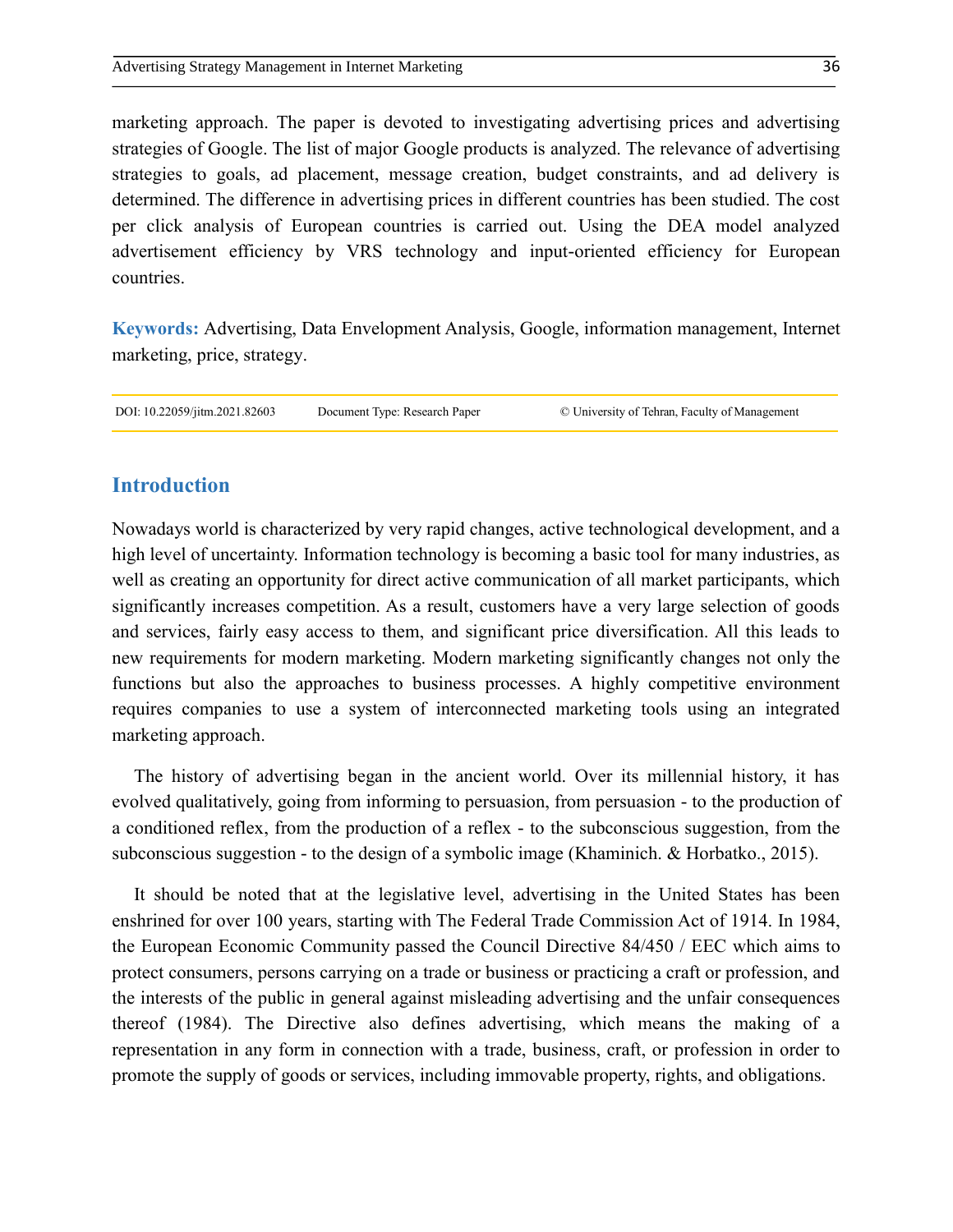According to the International Telecommunication Union, in 2019 the number of Individuals using the Internet was 51% of the world's population. It should be emphasized that this figure varies significantly by region of the world, for example, North America - 88%, Central Europe and the Baltics - 80%, East Asia & Pacific - 56% (2019). At the same time, it should be noted that the dynamic development of the Internet has led to the dynamic growth of Internet advertising. As a result, the structure of the advertising market has changed radically in most countries of the world. Moreover, today more than half of the world's advertising spending is focused on online advertising, and the share of spending on both television and newspaper advertising has decreased significantly.

### **Methdology**

In recent years, the increase in digitalization and the active transition of many processes online in connection with the pandemic COVID-19 has led to an increase in the supply of the Internet and changes in advertising. However, there are significant differences in the effectiveness of advertising in different countries. We will evaluate its effectiveness in different countries using Data Analysis.

An important stage in the evolution of approaches to measuring productivity was the study on the concept of economic efficiency, the essence of which is the ratio of actual productivity to the maximum possible (Farrell, 1957).

According to this interpretation, each set of market inputs is characterized by a maximum of output, and the actual values of market outputs represent the degree of achievement of this maximum. Productions that provide the maximum market output per unit of market input, acquire the status of "standard" and form the "limit of productivity". The task of the analysis is to compare countries in terms of efficiency of their resource base and determine the distance between the enterprise and the "productivity limit". To do this, the following methods are used:

- parametric - provide for the formation of the production function for production-standards by methods of mathematical statistics (construction of the stochastic limit of production capacity; adjusted least squares);

- non-parametric - determine the limits of production capacity (maximum market yields) for any combination of resources (Data Envelopment Analysis - DEA).

Data Envelopment Analysis (DEA) model was developed by Michael Farrell in 1957. In his study (Farrell, 1957), M. Farrell evaluated the effectiveness of one unit of the final product with one input and one output.

Data Envelopment Analysis is based on the use of a linear programming apparatus. This method eliminates the influence of the performer on determining the level of weight of each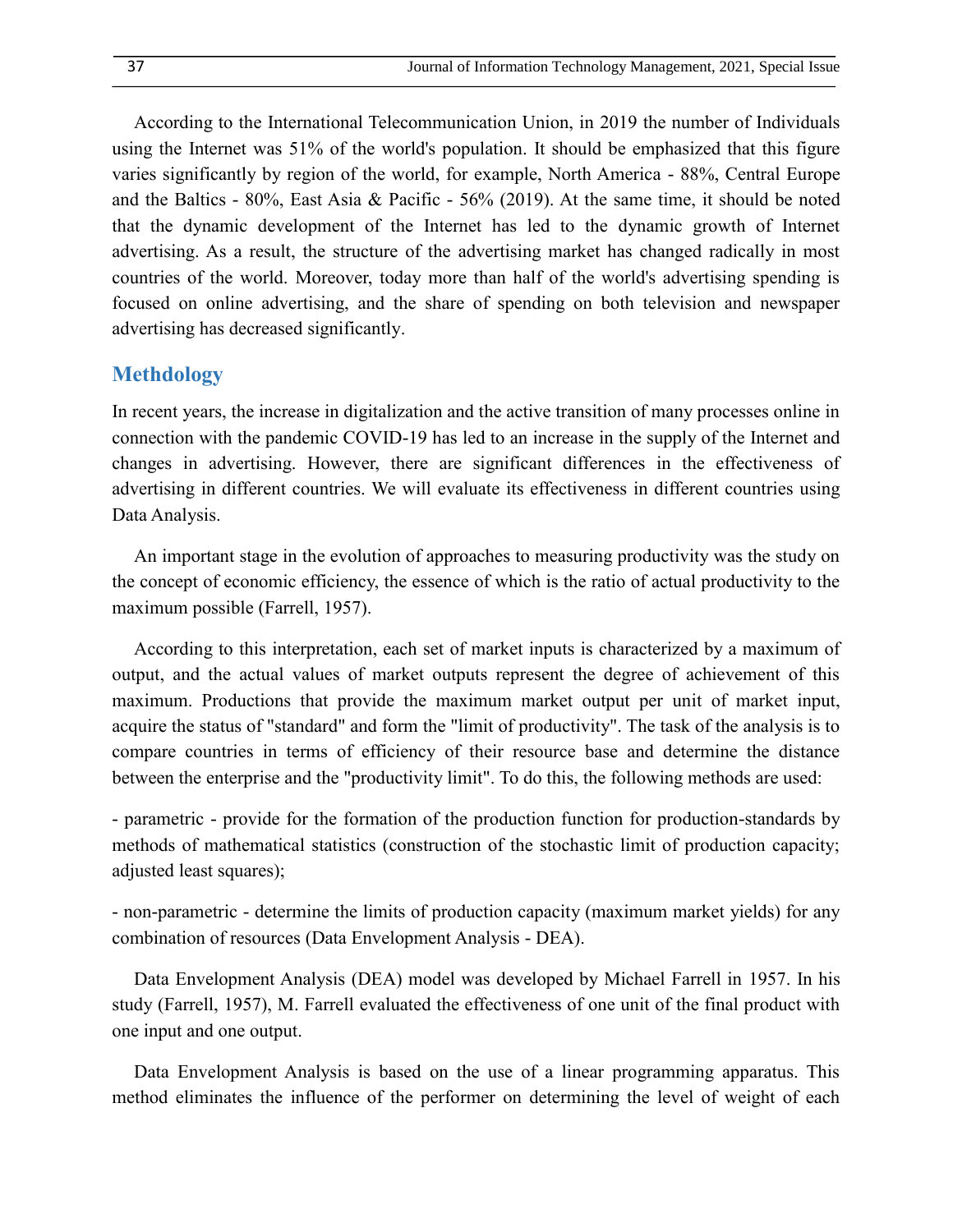market entry and exit, which eliminates the risk of subjectivity in the assessment. The efficiency criteria in the DEA methodology is the achievement of Pareto's optimum, which is determined by the maximum possible volume of production at the existing technological level and resource provision. The DEA method allows: to determine the aggregate indicator for each studied object in the framework of the use of market inputs to market outputs; take into account environmental factors; not be limited to the functional form of dependence between inputs and outputs; identify priority areas for productivity growth; assess the necessary changes in market inputs / outputs that would allow bringing the object to the efficiency limit.

Formally, this algorithm involves solving the optimization problem (1):

$$
e_0 = \frac{\sum_{j=1}^{S} u_j y_{j0}}{\sum_{i=1}^{r} v_i x_{i0}} \to max
$$
  

$$
\frac{\sum_{j=1}^{S} u_j y_{jm}}{\sum_{i=1}^{r} v_i x_{im}} \le 1, \quad m = \overline{1, n}
$$
  

$$
u_j \ge 0, j = 1, 2, ..., s,
$$
  

$$
v_i \ge 0, i = 1, 2, ..., r.
$$
 (1)

where  $e_0$  is the efficiency of the researched enterprise; *n* is the number of studied objects; *r* is the number of objects included in the comparison range; *s* is the number of objects that were selected for the latter after comparison;  $x_{i0}$  - the value of the i-th market range of the studied object; *yj0* - the j-th market type of the studied object; *xim* - the i-th input factor of the m-th object;  $y_{im}$  - the j-th output of the m-th object;  $v_i$  is the value of the range of different objects;  $u_i$  is a significant number of analyzed objects j.

In the model, the target function is aimed at proportionally increasing the market outputs of the studied enterprise to the limits of efficiency, a variant of this model is called the outputoriented model. The application of DEA results in dynamics allows us to investigate the movement of the efficiency limit in time and to draw a conclusion about the trajectory of development of objects (industry as a whole): progressive or regressive. This method allows us to determine the reasons for changes in performance: improving the quality of management, optimizing the scale of the object, improving technology, and so on.

In the model, the target function is aimed at proportionally increasing the market outputs of the studied object to the limits of efficiency, a variant of this model is called the output-oriented model. The application of DEA results in dynamics allows us to investigate the movement of the efficiency limit in time and to draw a conclusion about the trajectory of development of objects (industry as a whole): progressive or regressive. This method allows us to determine the reasons for changes in performance: improving the quality of management, optimizing the scale of the object, improving technology, and so on.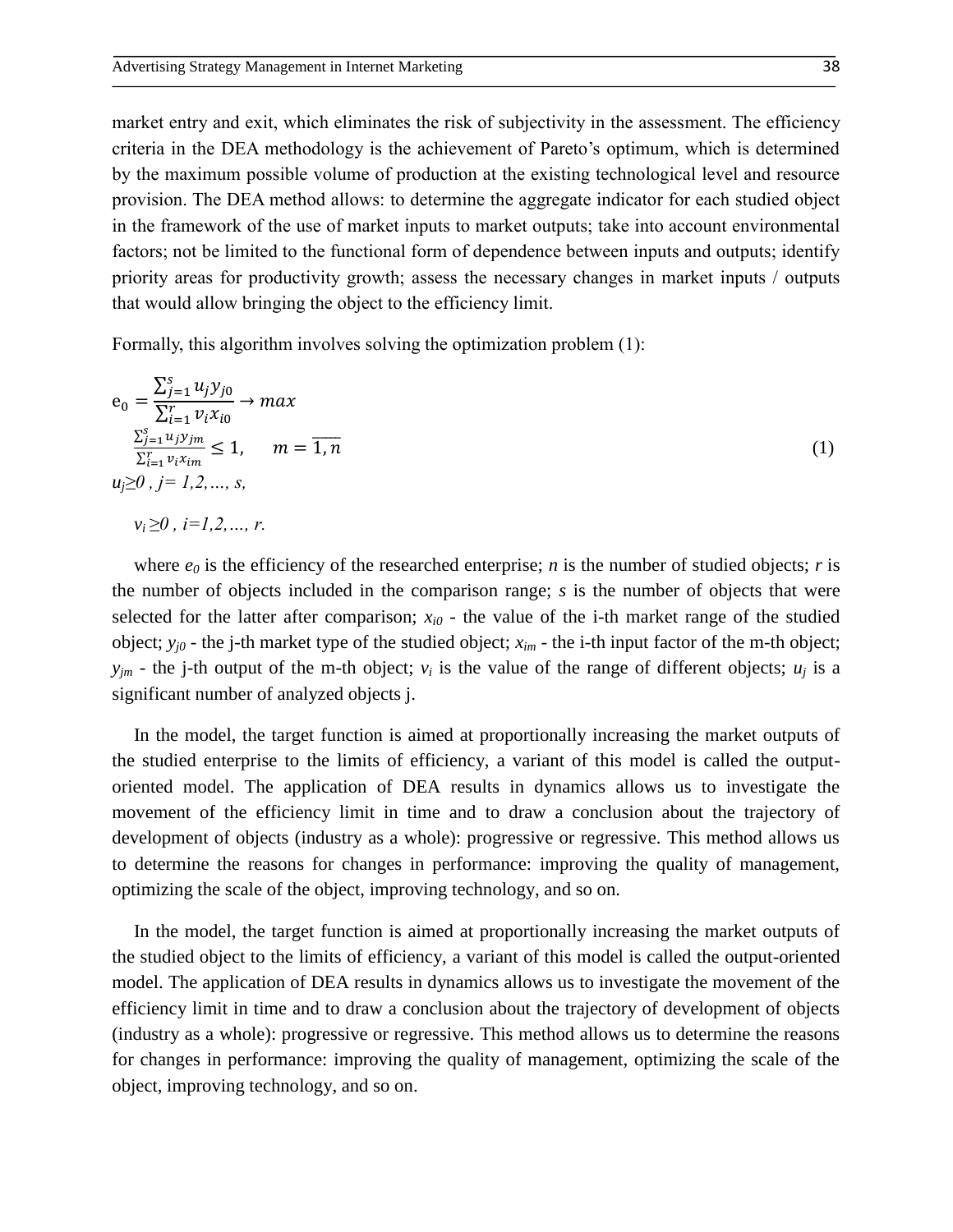#### **Results and Descussion**

Digital technologies are significantly changing approaches to doing business, developing company strategies and business processes. Research on modern approaches to online marketing has been conducted in many papers. Systematic review of different types of online marketing methods, such as email marketing, social network marketing, in-game marketing and augmented reality marketing, and so on (Hajarian et al., 2021). Analyses online relationship marketing in terms of its conceptual foundations, evolution in business practice, and empirical insights from academic research (Steinhoff et al., 2019). New business models and digital marketing techniques applied to them (Saura et al., 2019). The effectiveness of technology-based marketing strategies is measured (Fullerton et al., 2019). Differences between the Outbound Marketing strategy and the Inbound Marketing strategy are explaind (Dakouan et al., 2019). Destination Management Organizations are effectively exploiting the potential of the digital world and are considering online information in the management model of tourism destinations (Dinis et al., 2020). Key trends relevant to digital advertising, such as a move towards data-driven marketing communication, the impact of artificial intelligence on advertisement production, and the effect of big data on advertisement execution are identifided (Lee et al., 2020). He presents six propositions that are posited concerning the management of future digital advertising and the methods and systems for delivering targeted advertisements to consumers.

The main purpose of modern methods of online advertising is to increase the effectiveness of advertising, which will ultimately increase the profitability of the company. Many researchers have studied various techniques of online advertising in terms of their effectiveness. A comprehensive study of online advertising is presented (Liu-Thompkins, 2019). Return on investment (ROI) as the most appropriate metric applicable in the evaluation of the effectiveness of online communication tools is proposed (Krizanova et al., 2019). The inefficiencies created by externalities and uncertainty when information is symmetric between advertisers and publishers (Berman, 2018). Targeting precision of Internet-based targeted advertising investigated (Jiang et al, 2020). Comparison of the classic banner ads, and 2D ads placed in a 3D virtual world is shown (Berki, 2018). The threats and potential privacy attackers in this scenario of online advertising analyzed (Estrada-Jiménez et al., 2018, Malyarets et al., 2021). Some cases of using machine learning methods for advertising efficiency assessment are presented (Babenko et al., 2020, 2021). The significance of online advertising effectiveness in terms of attitude towards ads, ability to recall ads, and frequency of clicking ads in explaining purchase decision discussed (Nizam et al, 2018).

Researchers have also studied the phenomenon of the dominant company in the online advertising market - Google. Graham describes how Google's model of advertising reflects and encourages wider changes in capitalism by contemporary Post-Fordist arrangements of labor (Graham, 2017). How problems related to speed and data can distort competition in other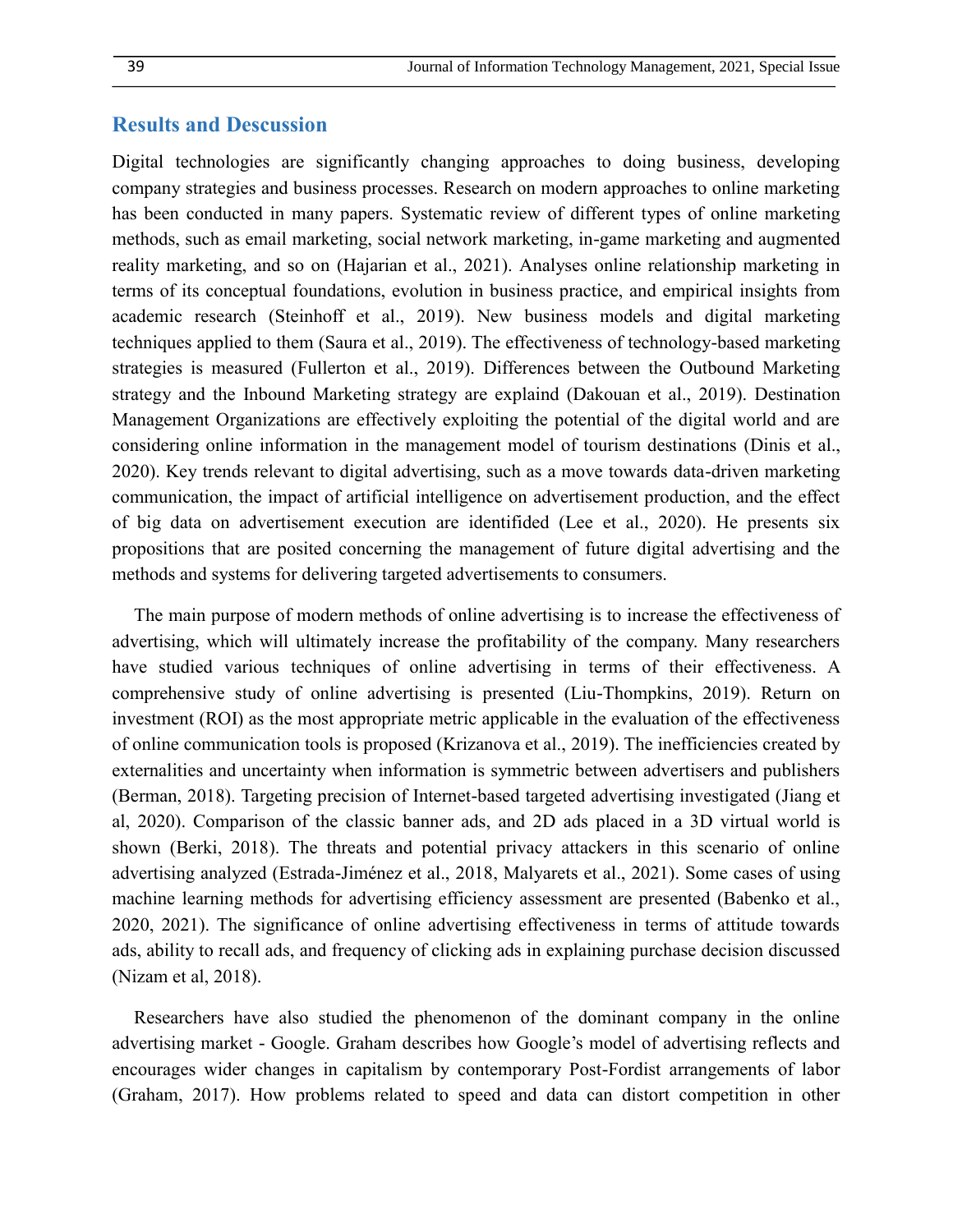electronic trading markets, how lawmakers have monitored these markets for conduct they frown upon in equities trading, but how advertising has largely remained off the same radar have discussed (Srinivasan, 2020). The economic theory behind multi-sided platforms of online advertising and found a relation between Google and other firms in the sector has analyzed (Milosevic). Paper examines Google's role in the digital advertising market (Morton et al., 2020). Justification of the choice of the tariffs determination method is presented (Granaturov et al., 2015, 2016).

According to the average Alexa rank, the most popular site in the world is Google Search, where the user spends an average of 15 minutes 49 seconds a day and opens 17.14 unique pages. For clarity in Fig. 1 lists the most popular sites in the world as of January 2021.



#### Fig. 1. The most popular sites in the world

The leader of the most popular sites Google was founded in 1998. The company has set the goal of organizing the world's information and making it universally accessible and useful (2021). In total, Google provides its users more than 110 products, the main of which are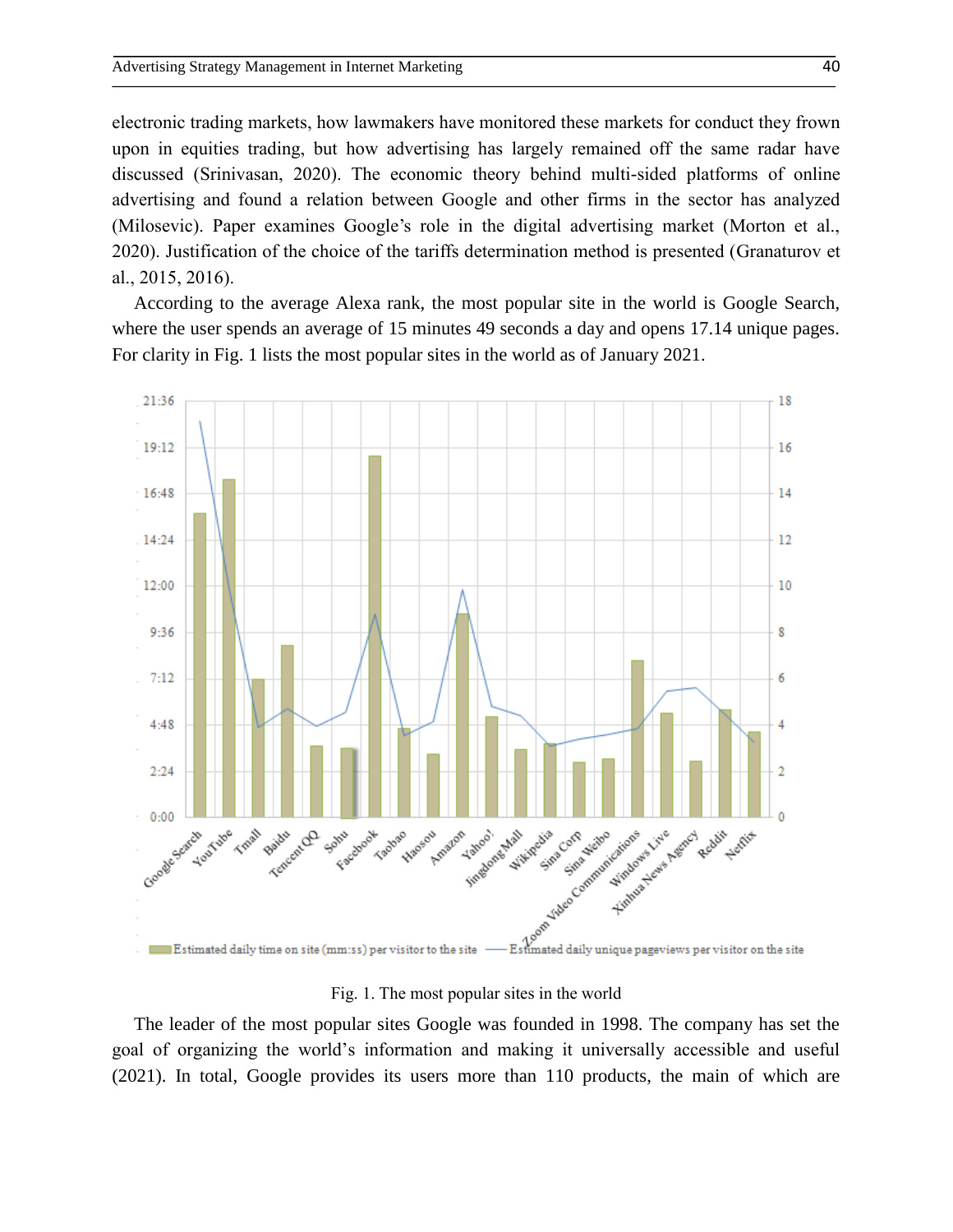grouped into 8 areas "Search and Explore", "Watch & Play", "Devices made by Google", "Use everywhere", "Talk & Text", "Stay organized", "Work smarter", "Grow your business" (Fig. 2).



Fig. 2. Google Main Products List

In addition to the main products, Google also offers users the following: Android TV, Cardboard, Chrome Enterprise, Connected Home, Drawings, Earth, Finance, Forms, Gboard, Google Alerts, Google Assistant, Google Cast, Google Classroom, Google Cloud, Google Expeditions, Google Express, Google Fit, Google Flights, Google Fonts, Google Groups, Google Meet, Google One, Google Pay, Google Play, Google Play Books, Google Play Games, Google Shopping, Google Store, Google Street View, Google TV, Print, Hangouts, News, Pixelbook Go, Play Protect, Podcasts, Scholar, Sites, Stadia, Tilt Brush, Travel, Voice, Waze, YouTube Kids, YouTube TV. Special proposals for business are AdMob, Blogger, Business Messages, Chrome Enterprise, Data Studio, Google Assistant, Google Cloud, Google Digital Garage, Google Domains, Google Enterprise Search, Google Manufacturer Center, Google Marketing Platform, Google Merchant Center, Google Podcasts Manager, Google Shopping, Campaigns, Google Trends, Google Web Designer, Google Workspace, Local Inventory Ads, Optimize, Pixel for Business, Search Console, Surveys, Tag Manager, Waze Local. Special proposals for developers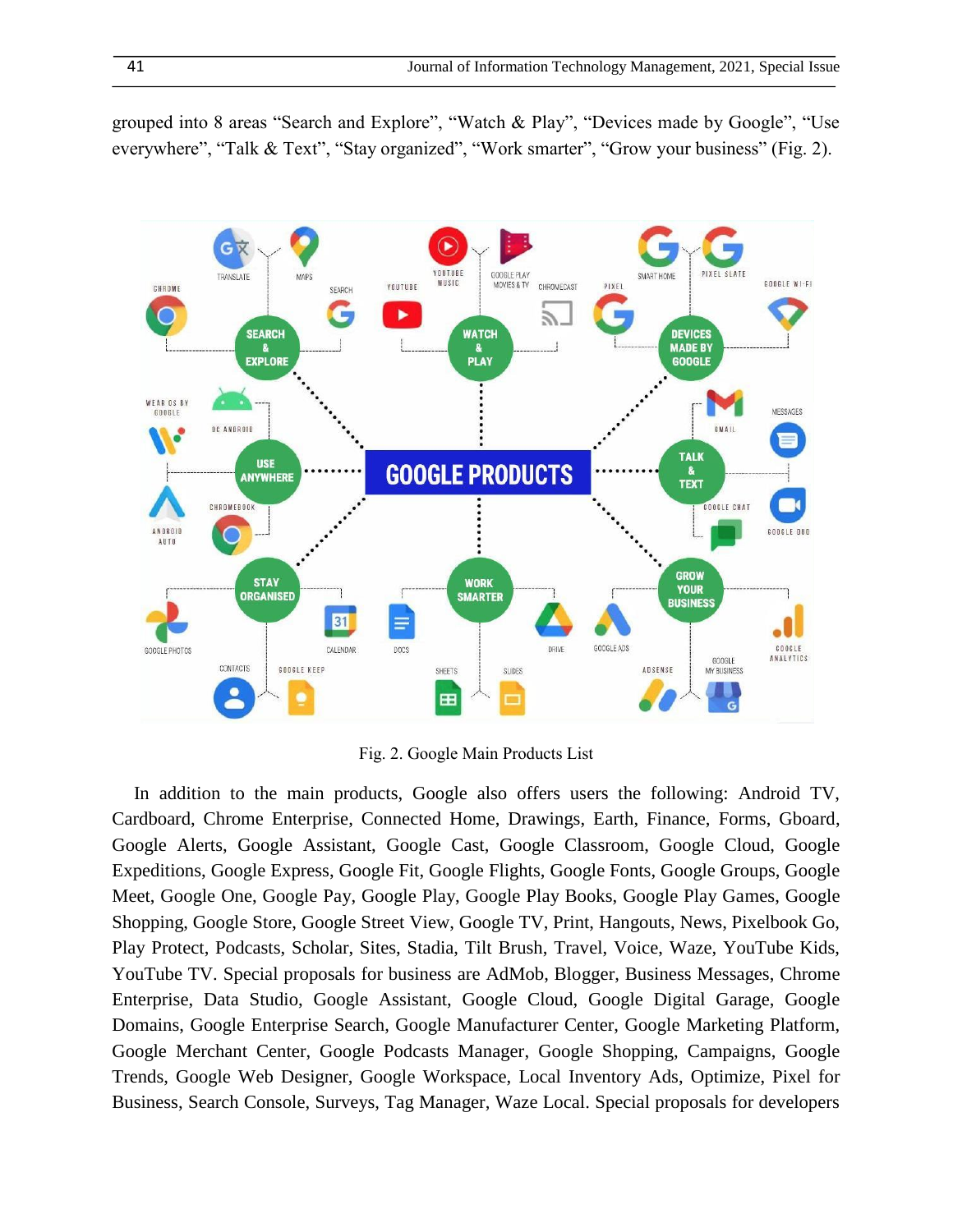are App Testing, Cloud Computing, Devices, Engagement, Game Services, Growth, Maps + Location, Messaging + Notifications, Monetisation, Monitoring, Payments, Sign in + Identity, Storage + Sync.

In addition to a large number of products, Google has also developed a strategy for placement and promotion and advertising depending on goal setting, ad placement, message creation, budget limits, and ad delivery. The goal of advertising may be to increase the number of calls, visits or attract customers to the website.

As for the advertising strategy, depending on the available goals, Google offers to choose one of the five strategies:

A. If a company wants customers to take direct action on its site, and it is using conversion tracking, then it may be best to focus on conversions – "Focus on conversions with Smart Bidding".

B. If a company wants to generate traffic to its website, focusing on clicks could be ideal for it. Cost-per-click (CPC) bidding may be right for its campaign – "Focus on clicks with CPC bidding".

C. If a company runs video ads and wants to increase views or interactions with its ads, it can use cost-per-view (CPV) or cost-per-thousand-impressions (CPM) bidding – "Focus on visibility".

D. If it is important for a company to increase the number of views of video ads or the number of interactions with them - "CPV or CPM".

E. If it is important for the company to increase the awareness of the product or brand - "Price per view".

A comparative analysis of which is given in table 1 (2021).

| Focus                                                | Goal<br>achievement                              | Strategy                         | Strategy description                                                                                                                                                  |
|------------------------------------------------------|--------------------------------------------------|----------------------------------|-----------------------------------------------------------------------------------------------------------------------------------------------------------------------|
| Focus on<br>conversions with<br><b>Smart Bidding</b> | Increase<br>Conversions:<br><b>Smart Bidding</b> | Target CPA                       | Allows you to increase the number of conversions for<br>an established price                                                                                          |
|                                                      |                                                  | Target advertising<br><b>ROI</b> | Helps increase conversion value for an established<br>advertising ROI                                                                                                 |
|                                                      |                                                  | Maximum<br>conversions           | It is advisable to use if the company want to get the<br>maximum conversions within the budget and at the<br>same time not indicate the price per conversion yourself |
|                                                      |                                                  | Maximum<br>conversion value      | The strategy with which it is possible to get the<br>maximum conversion value within the budget without<br>specifying the ROI on the ad                               |
|                                                      |                                                  | Optimized CPC                    | The system will automatically adjust bids to ensure the<br>highest possible number of conversions. This strategy<br>can be used in addition to manual bidding.        |

| Table1. Google advertising strategy |  |  |  |  |
|-------------------------------------|--|--|--|--|
|-------------------------------------|--|--|--|--|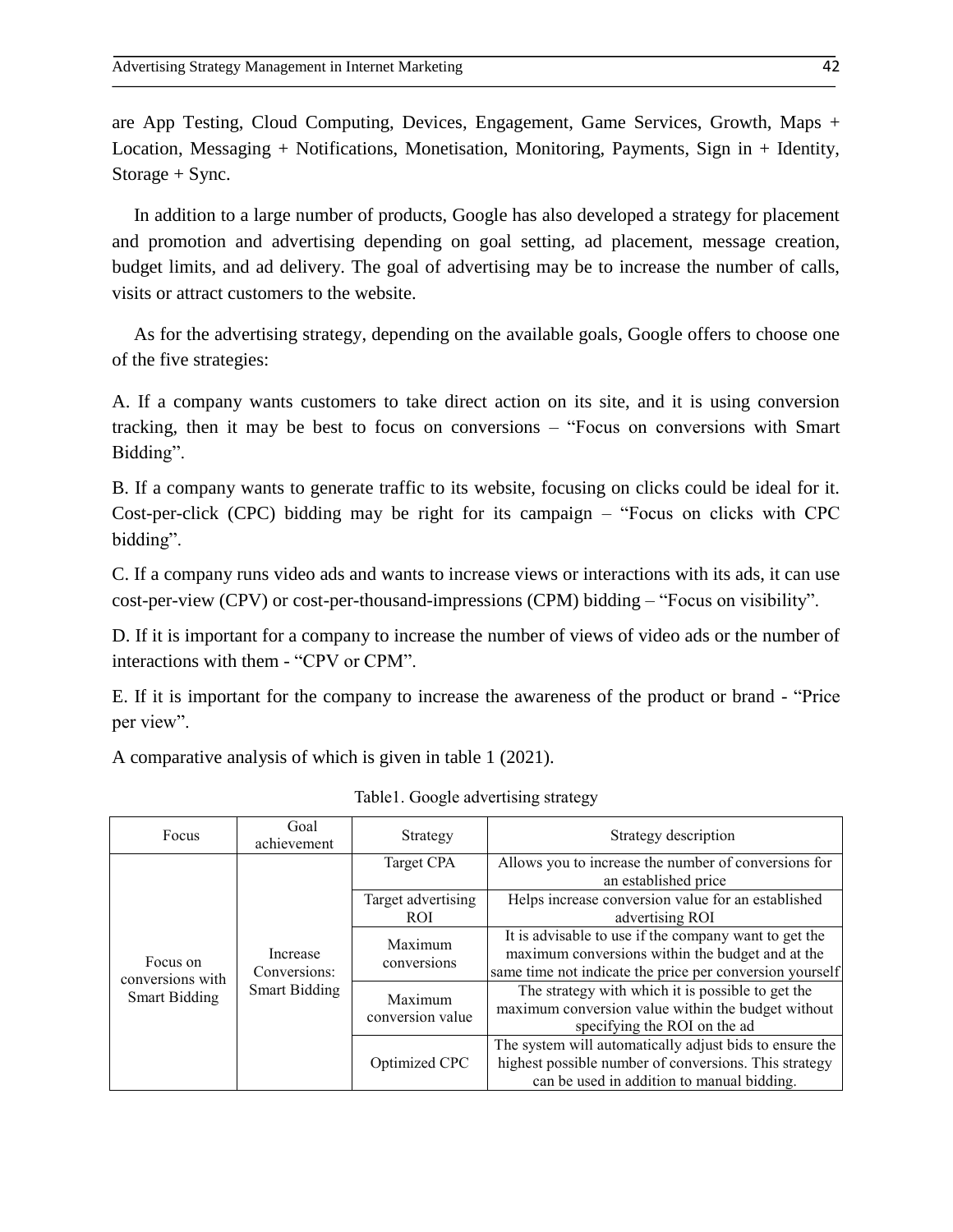| Focus on clicks<br>with CPC bidding                       | Increase the<br>number of clicks:<br>bidding CPC | Maximum clicks                  | Strategy with automatic bidding per click. Allows the<br>company to select bids that will maximize the number<br>of clicks without overspending within a given average<br>daily budget |
|-----------------------------------------------------------|--------------------------------------------------|---------------------------------|----------------------------------------------------------------------------------------------------------------------------------------------------------------------------------------|
|                                                           |                                                  | Manual CPC                      | Allows the company to set its own maximum CPC,<br>including setting different bids for each ad group in a<br>campaign, as well as for individual keywords and<br>placements            |
| Focus on visibility                                       | Increased<br>visibility                          | Target Impression<br>Percentage | Bids are automatically set so that ads appear at the top-<br>most position, at the top, or elsewhere on the Google<br>search results page.                                             |
|                                                           |                                                  | <b>Target CPM</b>               | Allows you to maintain the average CPM for a<br>campaign above or below a given target (while the cost<br>per impression may vary).                                                    |
|                                                           |                                                  | Visible CPM                     | This strategy involves manual bidding. It is advisable to<br>use it to increase brand awareness.                                                                                       |
| Focus on number<br>of views of video<br>ads               | Increased<br>visibility                          | <b>CPM</b>                      | This strategy pays for ad impressions on YouTube or<br>Display Network.                                                                                                                |
| Focus on views or<br>interactions (for<br>video ads only) | Increase in views<br>or interactions             | Cost Per View                   | Payment is made by the specified maximum amount<br>only if the user watches the commercial or interacts<br>with it, for example, clicks on the overlay                                 |

Note that the price for Google advertising varies greatly from country to country and region to region. The average paid search advertising based on the average local cost per click (CPC) in 2019 for 101 countries was 1.04 USD, the average CPC (Display network) - 0.24 USD. Similar figures for 35 countries in Europe were \$ 1.09 and \$ 0.26, accordingly, of which CPCs were over \$ 2 in Austria, the United Kingdom, Switzerland, and Italy. At the same time, in 9 countries of the Europe region (Serbia, Ukraine, Slovenia, Moldova, Latvia, Montenegro, Lithuania, Russian Federation, Luxembourg) the CPC was less than 0.5 USD. Among all countries in the world, the highest CPC was in the United Arab Emirates (2.9052 USD), the lowest in Serbia (0.1345 USD). CPC and CPC (Display network) for the world as a whole and the region of Europe are shown in Fig. 3 and Fig. 4.



Fig. 3. World CPC and CPC (Display network)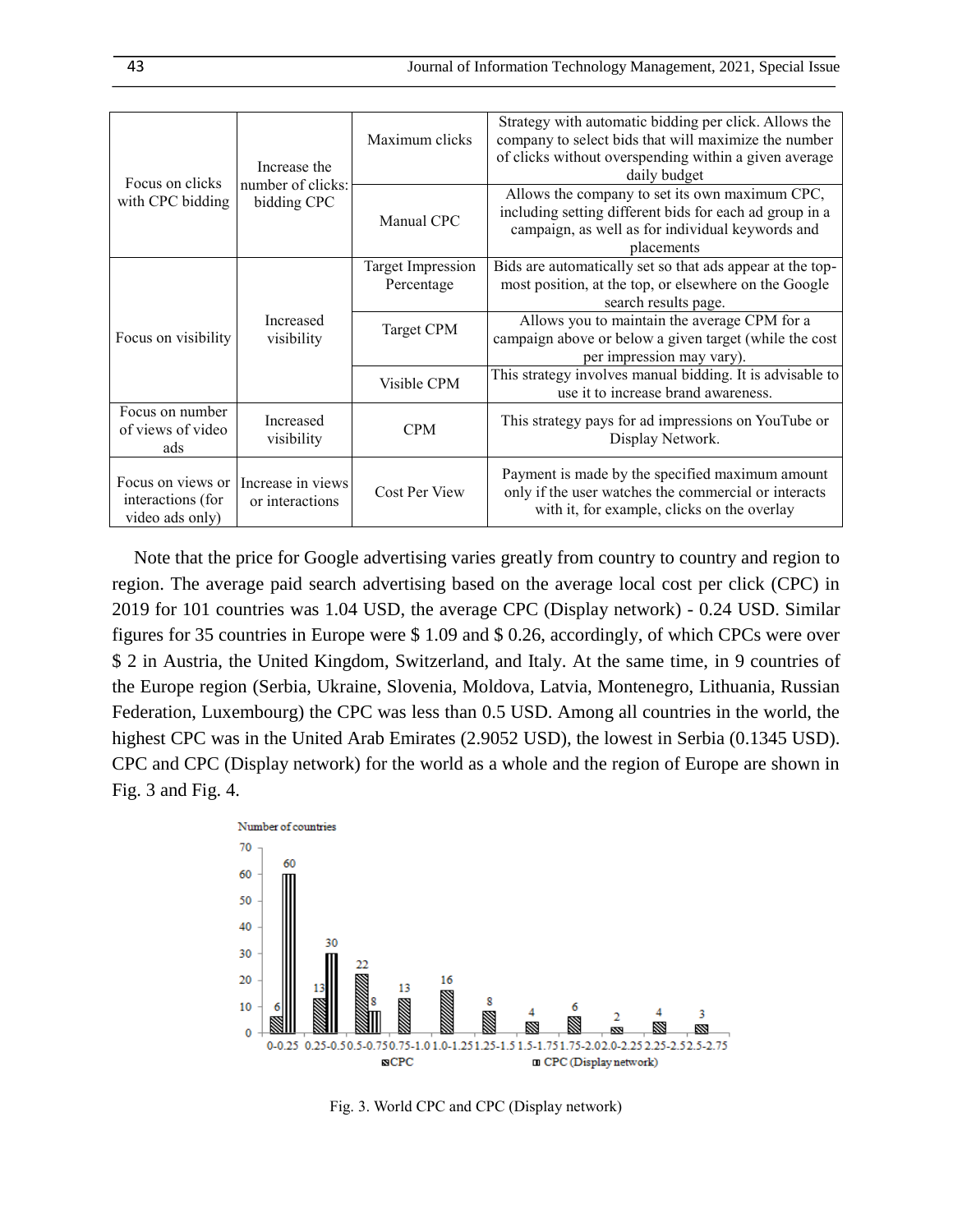

Fig. 4. European CPC and CPC (Display network)

In addition to the difference in CPC and CPC (Display network) by country, there is a significant difference in industry (Berry, 2019). Thus, CPC is the most expensive for the category "Legal" (6.75 USD) and "Consumer Services" (6.4 USD), and the cheapest for "Ecommerce" (1.16 USD). For CPC (Display network), the most expensive category is "Dating and Personals"  $($  \$ 1.49), the cheapest is "Travel and Hospitality"  $($  \$ 0.44) (Fig. 5).



Fig. 5. World CPC та CPC (Display network) by industry

#### **Data Envelopment Analysis**

DEA model that analyzes advertisement efficiency using VRS technology and input-oriented efficiency for European countries. Inputs of model are GDP per capita 2019, Global Competitiveness Index 2019, Network Readiness Index 2019, Individuals using the Internet (% of population), Fixed broadband subscriptions (per 100 people). Output of model is average CPC 2019 (Search network). The results of the simulation are shown in Table 2.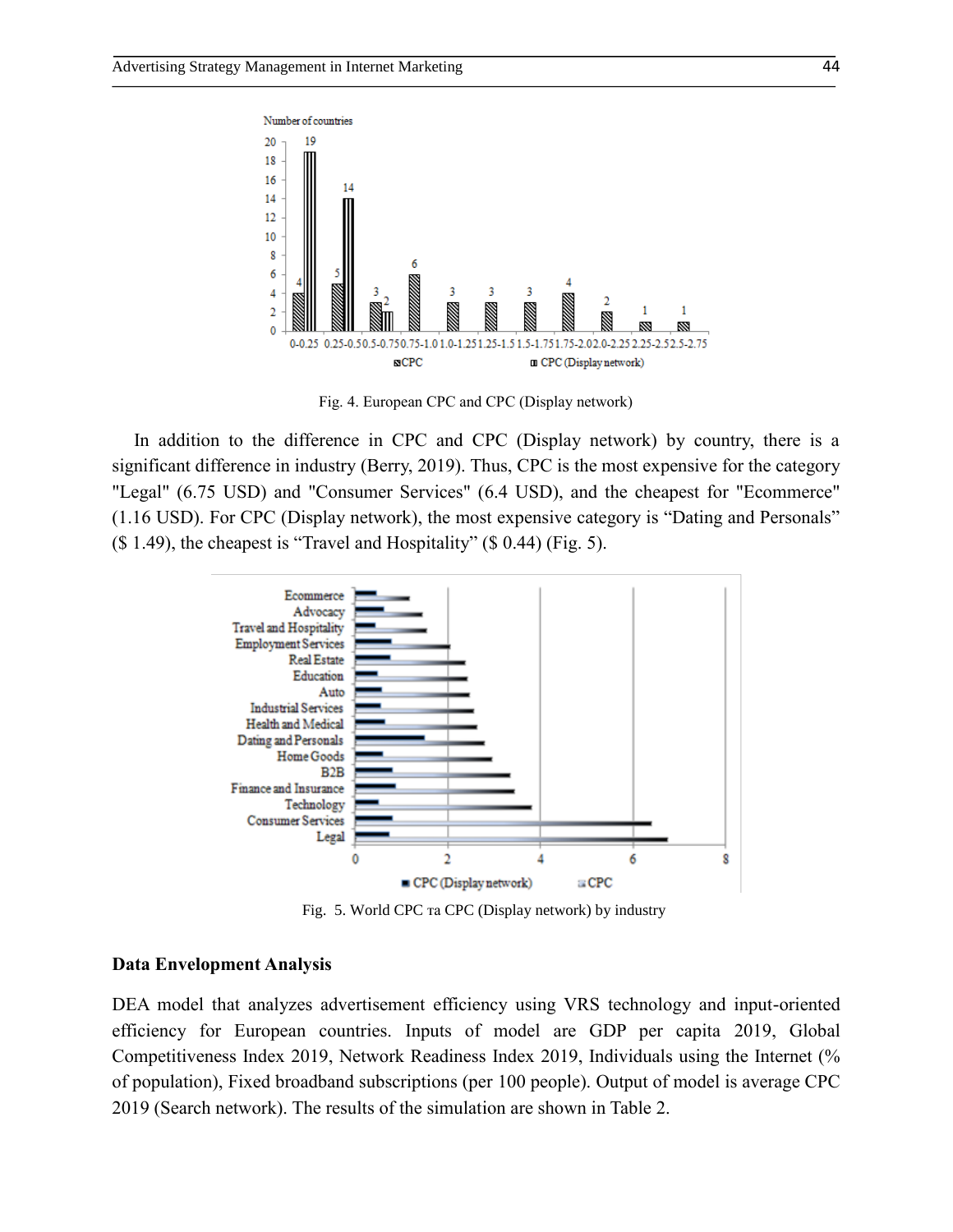| Eff range           | Number | $\frac{0}{0}$ | Countries                                                                                                                            |
|---------------------|--------|---------------|--------------------------------------------------------------------------------------------------------------------------------------|
| $0.7 \le E \le 0.8$ |        | 25,0%         | Denmark, Netherlands, Luxembourg, Sweden, Belgium, France, Norway,<br>Spain                                                          |
| $0.8 \le E < 0.9$   | 12     | 37,5%         | Finland, Iceland, Slovenia, Germany, Poland, Lithuania, Switzerland,<br>Ireland, Latvia, Russian Federation, Hungary, United Kingdom |
| $0.9 \le E \le 1$   |        | 18.8%         | Romania, Portugal, Serbia, Bulgaria, Croatia, Greece                                                                                 |
| $E = 1$             |        | 18.8%         | Ukraine, Moldova, Albania, Turkey, Italy, Austria                                                                                    |

Table 2. Data Envelopment Analysis results

The simulation results showed that the efficiency of the advertisement has range from 0.73 (for Denmark) to 1 for Ukraine, Moldova, Albania, Turkey, Italy, Austria. 6 countries of Europe have the efficiency of 0,9 and more (Romania, Portugal, Serbia, Bulgaria, Croatia, Greece).

The results of the efficiency evaluation allow us to conclude that many countries have significant potential for improving advertisement efficiency

# **Conclusion**

The paper presents a generalized analysis of the list of products and advertising strategies for Google Search. According to Alexa rank, this is the most popular site in the world. It is emphasized that on this site, on average, the user spends an average of 15 minutes 49 seconds a day and opens 17.14 unique pages, which creates a huge platform for advertising services. In total, Google provides its users more than 110 products and offers five advertising strategies depending on goal setting, ad placement, message creation, budget limits, and ad delivery, which focus on: conversions with Smart Bidding; clicks with CPC bidding; visibility; the number of views of video ads or the number of interactions with them - "CPV or CPM"; the awareness of the product or brand - "Price per view". It is determined that Google advertising varies greatly from country to country and region to region, the average local cost per click (CPC) in 2019 for 101 countries was 1.04 USD. Among all countries in the world, the highest CPC was in the United Arab Emirates (2.9052 USD), the lowest in Serbia (0.1345 USD). In addition to the difference in CPC and CPC (Display network) by country, there is a significant difference in the industry.

Further research, in our opinion, should focus on the formation of detailed step-by-step recommendations for choosing the optimal Google advertising strategy for the user depending on goal setting, ad placement, message creation, budget limits, and ad delivery. Besides, it will be useful to summarize the advertising strategies and advertising prices offered by other websites that are leaders in the number of time users spend on it and compare them with each other**.**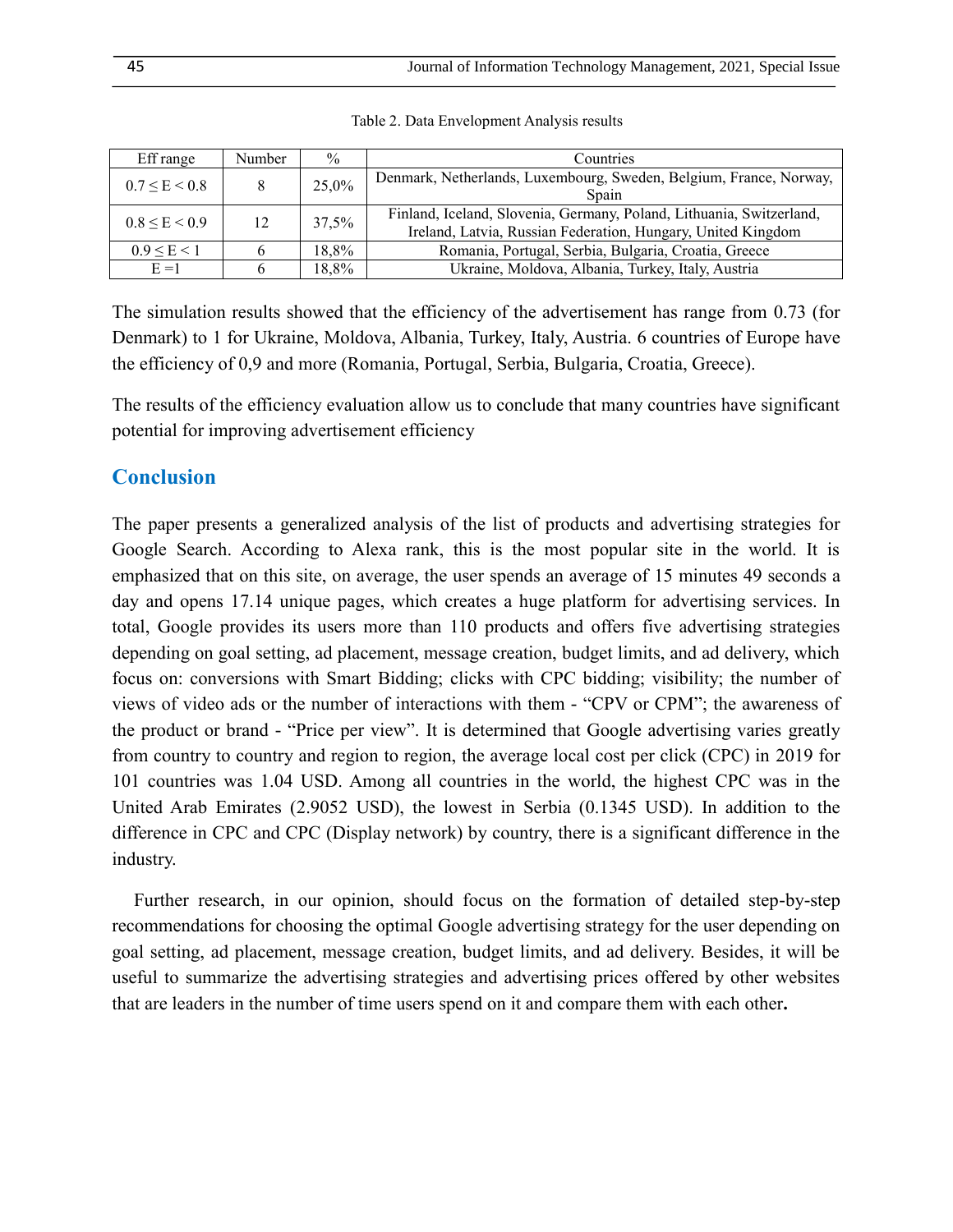### **References**

- Babenko, V., Panchyshyn, A., Zomchak, L., Nehrey, M., Artym-Drohomyretska, Z., Lahotskyi, T. (2021). Classical Machine Learning Methods in Economics Research: Macro and Micro Level Example. *WSEAS Transactions on Business and Economics*, Vol. 18, 2021, art. 22, pp. 209-217. https://doi.org/10.37394/23207.2021.18.22
- Babenko, V., Nakisko, O., Latynin, M., Rudenko, S., Lomovskykh, L., and Girzheva, O. (2019). Procedure of Identifying of the Parameters of the Model of Management of Technological Innovations in Economic Systems, *2019 IEEE International Scientific-Practical Conference Problems of Infocommunications, Science and Technology*, *PIC S and T 2019*, Proceedings 9061259, pp. 324-328. https://doi.org/10.1109/PICST47496.2019.9061259
- Berki, B. (2018). 2d advertising in 3d virtual spaces. *Acta Polytechnica Hungarica*, 15(3), 175-190.
- Berman, R. (2018). Beyond the last touch: Attribution in online advertising. *Marketing Science*, 37(5), 771-792.
- Berry, S (2019). 57+ Google Ads Statistics to Know in 2019 and Beyond [online] https://www.webfx.com/blog/marketing/google-ads-statistics/ (Accessed 10 March 2021).
- Dakouan, C., Benabdelouahed, R., & Anabir, H. (2019). Inbound marketing vs. outbound marketing: independent or complementary strategies. *Expert Journal of Marketing*, 7(1).
- Dinis, M. G., Breda, Z., & Barreiro, T. (2020). Digital Marketing Strategies of Destination Management Organizations: An Exploratory Study. In Strategic Business Models to Support Demand, Supply, and Destination Management in the Tourism and Hospitality Industry (pp. 266-285). IGI Global.
- Directive, Council (1984). 84/450/EEC of 10 September 1984 relating to the approximation of the laws, regulations and administrative provisions of the Member States concerning misleading advertising." Official Journal of the European Communities . 17 p.
- Estrada-Jiménez, J., Parra-Arnau, J., Rodríguez-Hoyos, A., & Forné, J. (2017). Online advertising: Analysis of privacy threats and protection approaches. *Computer Communications*, 100, 32-51.
- Farrell, M. J. (1957). The measurement of productive efficiency. *Journal of the Royal Statistical Society*: Series A (General), 120(3), 253-281.
- Fullerton, S., Brooksbank, R., & Neale, L. (2019). Measuring the effectiveness of technology-based marketing strategies from the consumer perspective. *European Business Review*.
- Google (2021). About Google [online] https://about.google/ (Accessed 10 March 2021).
- Google (2021). Determine a bid strategy based on your goals [online] https://support.google.com/googleads/answer/2472725?subid=ww-ww-et-g-awa-a-g\_hpafoot1\_1!o2 (Accessed 10 March 2021).
- Graham, R. (2017). Google and advertising: digital capitalism in the context of Post-Fordism, the reification of language, and the rise of fake news. *Palgrave Communications*, 3(1), 1-19.
- Granaturov V., Kaptur V., Politova I. (2015). Determination of tariffs on telecommunication services based on modeling the cost of their providing: Methodological and practical aspects of application. *Economic Annals-XXI*, 1–2 (1), 52–56.
- Granaturov V., Kaptur V., Politova І. (2016). Determination of tariffs for telecommunication services on the cost simulation modeling. *Economic Annals-XXI*, 156 (1–2), 83–87.
- Hajarian, M., Camilleri, M. A., Díaz, P., & Aedo, I. (2021). A taxonomy of online marketing methods. In Strategic corporate communication in the digital age. *Emerald Publishing Limited*.